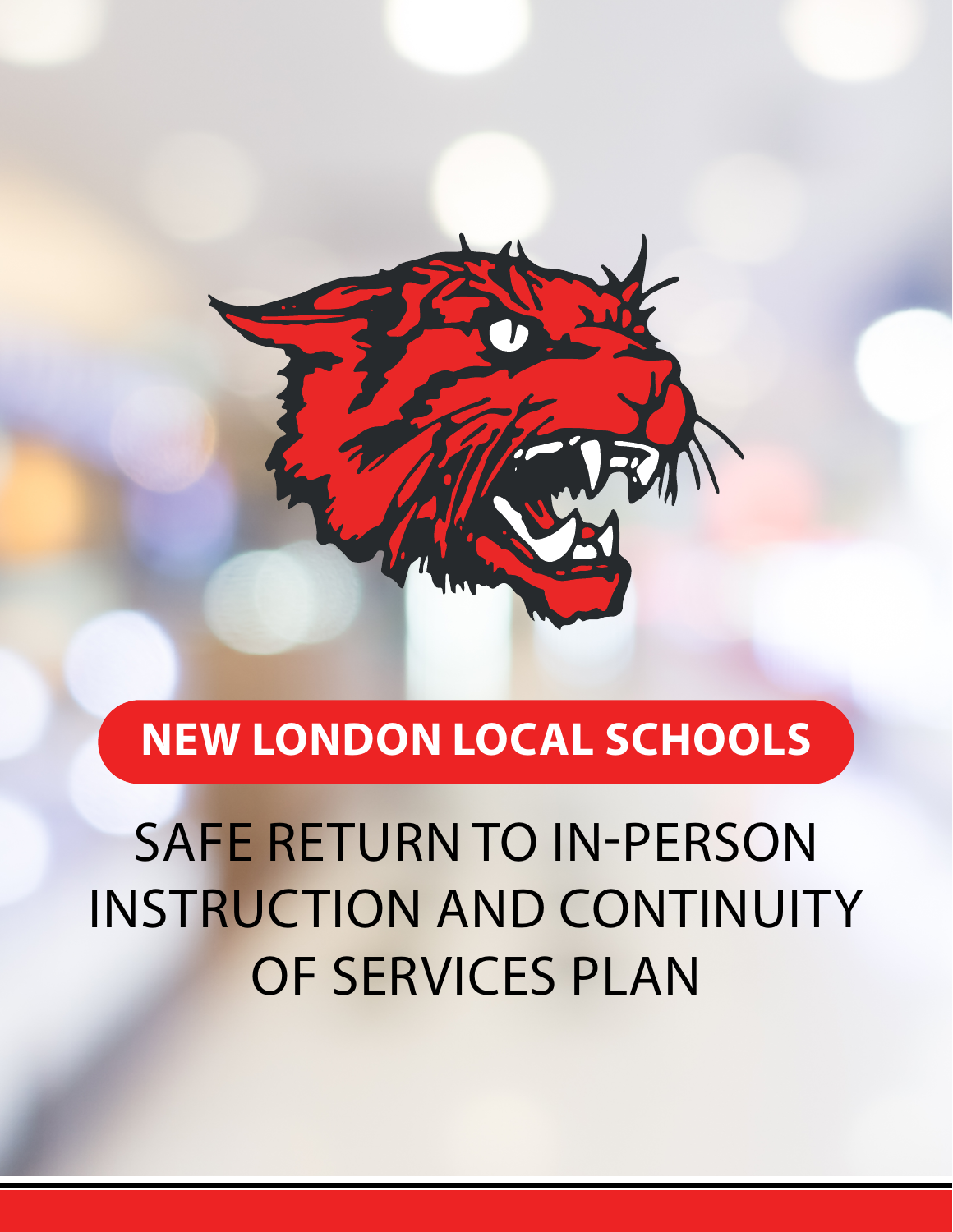# GENERAL PROVISIONS



### *Universal and correct wearing of masks:*

1. New London Local Schools will follow all protocols and guidelines as set forth by the Ohio Department of Health, CDC, and Huron County Public Health. Under current guidance, the practice of wearing a facial covering is recommended. The district will continue to provide masks for students and staff who request to wear them.

### *Physical distancing (e.g., including use of cohorts/podding):*

1. The district will strive to maintain a minimum of 3 feet of social distancing when applicable. This distancing will increase to 6 feet for music and band programming.

#### *Handwashing and respiratory etiquette:*

- 1. The district will continue to plan for handwashing/sanitizing breaks throughout the day.
- 2. The district will incorporate signage, posters and other methods to reinforce the important practice of frequent handwashing and sanitizing.

### *Cleaning and maintaining healthy facilities, including improving ventilation:*

- 1. The district will continue with its efforts to increase the cleaning and disinfection of high-touch surfaces.
- 2. The district will continue to use high--end filters in our air filtration system to provide cleaner air quality.



### *Contact tracing in combination with isolation and quarantine, in collaboration with the state, local, territorial or tribal health departments:*

- 1. The district will continue to collaborate with Huron County Public Health in the area of contract tracing. The district will communicate with confirmed COVID-19 cases/guardians, school leaders and any close contacts identified. Results will be reported to the local health department.
- 2. Close contacts of a COVID-19 case are typically persons who spent more than 15 minutes in close proximity (within 6 feet) of the positive case without any PPE and/or more than one protective barrier in place. Close contacts will be determined on a case-by-case basis.
- 3. Those that test positive for COVID-19 or are deemed a close contact may be required to quarantine.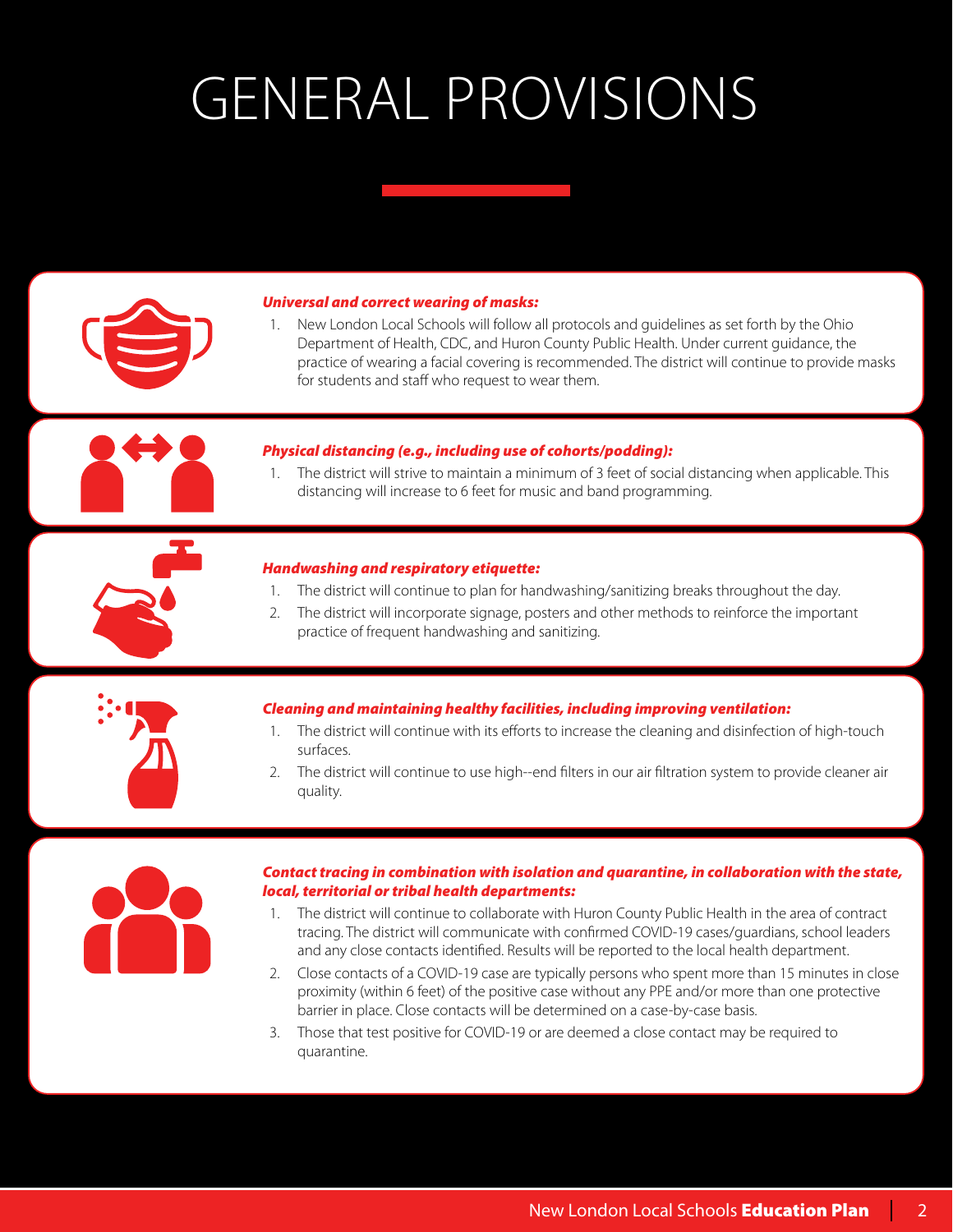# GENERAL PROVISIONS



### *Diagnostic and screening testing:*

- 1. Families should perform a daily wellness check for temperature (100°F and up must stay at home) and symptoms.
- 2. Students are required to remain at home with any illness and/or symptoms.
- 3. Students should self-monitor for symptoms throughout the school day.
- 4. Students should immediately inform an adult when experiencing symptoms.
- 5. The district will continue to use the at-home rapid tests as provided by the local health department and state health department to screen potential contacts prior to allowing them to return to school once they are within their CDC recommended quarantine period.

### *Efforts to provide vaccinations to educators, other staff and students, if eligible:*

1. The district will coordinate with the local health department to offer on-site vaccination clinics prior to the start of the new school year. Additional clinics will be offered at the recommendation of the local health department.



### *Appropriate accommodations for children with disabilities with respect to the health and safety policies:*

- 1. All reasonable efforts will be made to meet the social-emotional, physical and educational needs of all students.
- 2. The district will remain compliant in servicing students with disabilities based on their individual plans (504, IEP).
- 3. Any student requiring modifications to the guidelines, as outlined within this plan, should provide documentation of the request, in writing, to building administration for consideration.
- 4. Targeted interventions will be held with families and educators to address unique situations as requested.